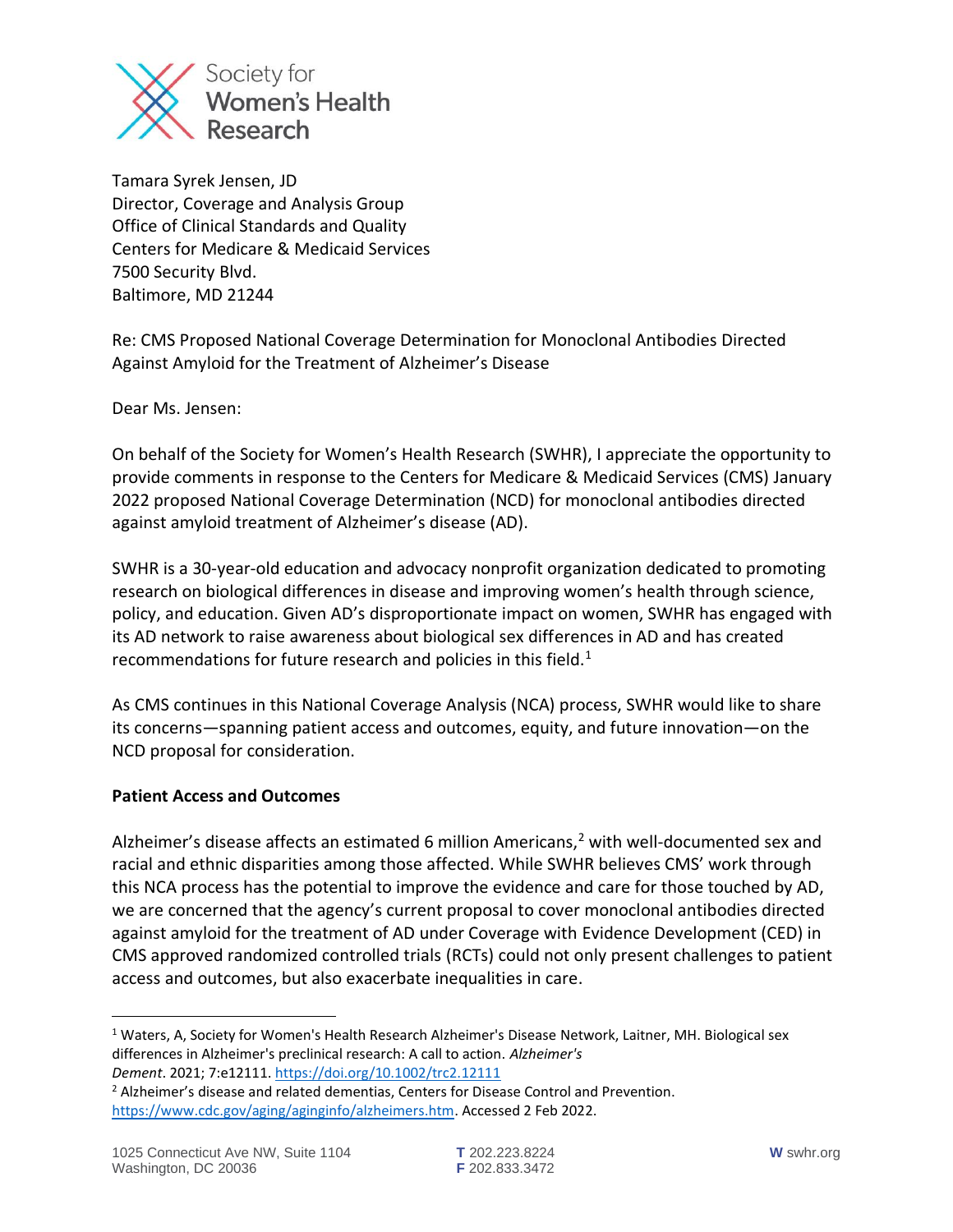While SWHR recognizes RCTs as the gold standard of scientific evidence and is aware of their value for assessing new interventions and treatments, there are important factors in the current landscape—including the dearth of other AD treatments currently available and how prolonged delays resulting from instituting RCTs could affect individuals wishing to receive treatment—that must also be considered.

It is SWHR's understanding that, once a draft of the NCD is finalized, there will be no coverage in place until the study protocol is established and approved by CMS and patients are enrolled. That process will take months at a minimum, but could (and is more likely to) take years, especially considering the need to enroll a population that "is representative of the national population diagnosed with AD." Even the slightest delay of treatment for a progressive neurodegenerative disease such as AD means there is a chance that, for a portion of this population, they may qualify for a study at present but would no longer qualify in the months to years it would take for the trial to be established. This would have very real implications and be a missed opportunity for patients with mild cognitive impairments and early-stage AD wishing to explore this class of treatment.

Beyond the considerations for how establishing the trial itself could affect patient access, there are also provisions within the proposal that could hinder access once a trial is launched, including factors that could have a disproportionate impact on women and underrepresented populations:

*Ensuring Equitable Representation of Women*. CMS notes within its "Covered Indications and Coverage Criteria for CMS Approved Trials" that patients "must not have medical conditions, other than AD, likely to increase significant adverse events." While CMS does not specify what may qualify as a medical condition for its coverage criteria, SWHR is concerned that a broad interpretation of the NCD will impact women's ability to be covered. There are a wide range of diseases and conditions that exclusively or disproportionately occur in women. This includes not only mental disorders like major depressive disorder (MDD), which is nearly twice as likely to occur in women, $3$  but also for conditions like osteoporosis, of which more than 80% of individuals affected are women, $4$  and autoimmune diseases, which occur in women at a rate of 2 to 1.<sup>5</sup> Further, studies have shown that among the most common comorbidities in AD are osteoarthritis (38.2%) and depression (32.3%), both of which disproportionately affect women and could point to a higher exclusion of women from these clinical trials.<sup>6</sup>

<sup>3</sup> Albert, PR (2015). Why is depression more prevalent in women? *Journal of Psychiatry & Neuroscience, 40*(4), 219- 221. doi: 10.1503/jpn.150205

<sup>4</sup> Osteoporosis, Office of the Assistant Secretary for Health's Office on Women's Health. [https://www.womenshealth.gov/a-z-topics/osteoporosis.](https://www.womenshealth.gov/a-z-topics/osteoporosis) Accessed 2 Feb 2022.

<sup>5</sup> About Autoimmunity, Autoimmune Association. [https://autoimmune.org/resource-center/about-autoimmunity/.](https://autoimmune.org/resource-center/about-autoimmunity/) Accessed 2 Feb 2022.

<sup>6</sup> Wang JH, Wu YJ, Tee BL, Lo RY. Medical Comorbidity in Alzheimer's Disease: A Nested Case-Control Study. J Alzheimers Dis. 2018;63(2):773-781. doi: 10.3233/JAD-170786. PMID: 29660933.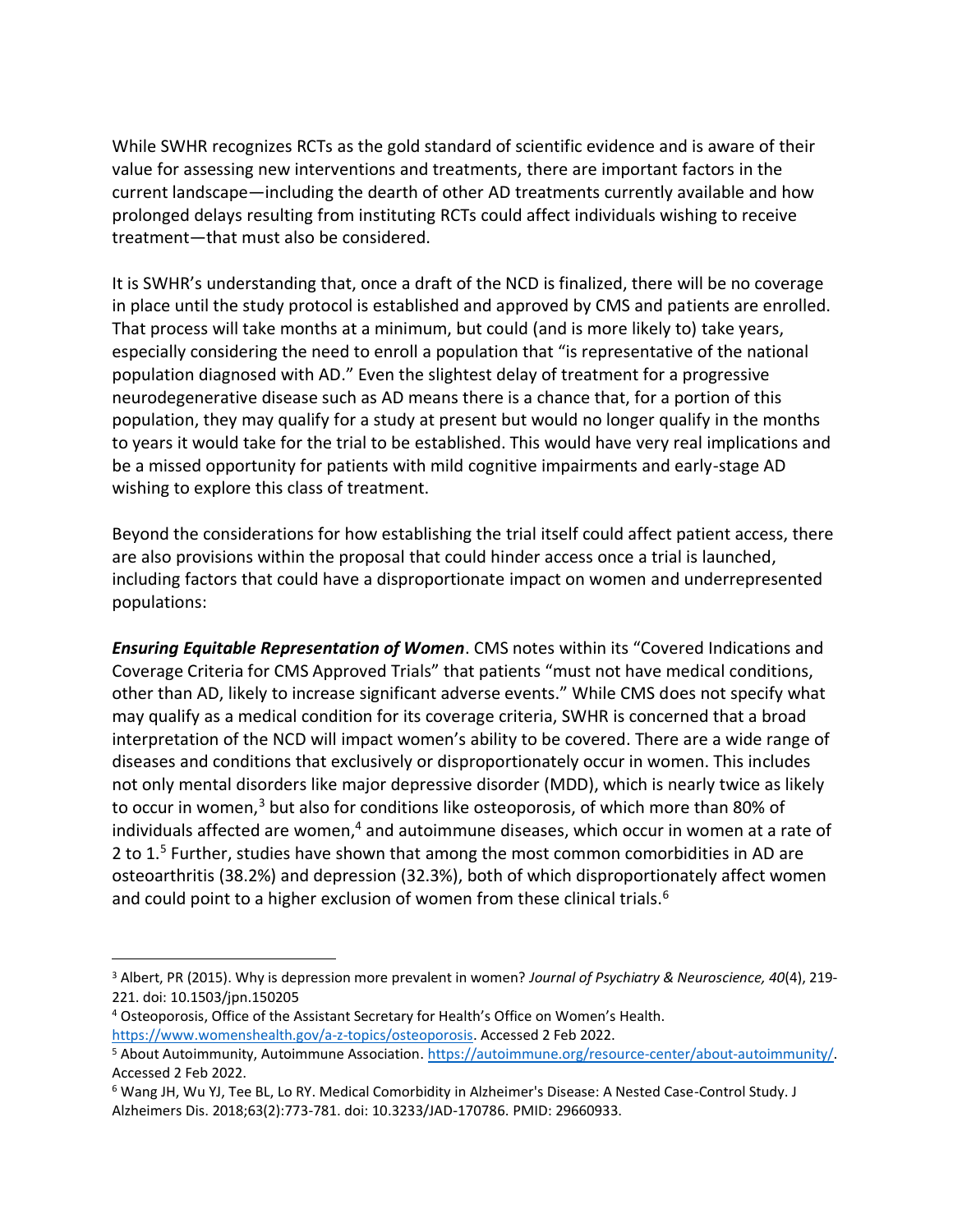CMS has stated in its study requirements that "the diversity of patients included in each trial must be representative of the national population diagnosed with AD." This undoubtedly includes gender representation, yet the CED's exclusion of patients with medical conditions could unduly impact the number of women able to enroll, and therefore, conflicts with the agency's representative trial requirement. The same argument can be made for minority groups, who may also be affected by certain medical conditions disproportionately, exacerbating already prevalent health inequities.

*Considering Underrepresented Minority Populations*. According to the Alzheimer's Association, African Americans and Hispanics are roughly 2 to 1.5 times more likely, respectively, to have AD and other dementias than white Americans but are less likely to have a diagnosis of the condition. <sup>7</sup> Further, the Alzheimer's Association's 2021 special report, *Race, Ethnicity, and Alzheimer's in America* revealed that nearly two-thirds of Black Americans (62%), Asian Americans (45%), Native Americans (40%), and Hispanic Americans (36%) believe that medical research is biased against people of color.<sup>8</sup> SWHR is concerned that CMS' decision to utilize CED, which would involve additional clinical studies, coverage requirements, and mandated health outcomes collection, could inadvertently exacerbate the racial and ethnic inequalities already present in the access to AD detection and treatment. Related to this point and due to similar reasons as outlined above, SWHR would advise CMS not to use "lack of evidence on minority populations" as part of its rationale to establish a coverage policy that could restrict access to these populations.

*Achieving Access via Trial Settings*. CMS' decision summary states that "All trials must be conducted in a hospital-based outpatient setting," eliminating the potential to utilize other credible sites, such as independent infusion centers, for monoclonal antibody administration. This criterion would result in additional access restrictions through geography, limiting treatment options to only certain geographic areas. This further builds on inequities for patients who either lack resources or support to travel for treatment or for those living in rural areas who already face challenges related to accessing health care, including a shortage of health care providers, and whose significant travel time to these trials may deter their enrollment altogether.

## **The Effect on Caregivers**

According to the Institute on Aging, upwards of 75 percent of all caregivers are women, and female caregivers may spend as much as 50% or more time providing care than men.<sup>9</sup> When it

<sup>7</sup> Fact Sheet: Race, Ethnicity, and Alzheimer's. (March 2020).

https://www.alz.org/aaic/downloads2020/2020 Race and Ethnicity Fact Sheet.pdf. Accessed 2 Feb 2022. <sup>8</sup> New Alzheimer's Association Report Examines Racial and Ethnic Attitudes on Alzheimer's and Dementia Care,

Alzheimer's Association. (March 2021). [https://www.alz.org/news/2021/new-alzheimers-association-report](https://www.alz.org/news/2021/new-alzheimers-association-report-examines-racial)[examines-racial](https://www.alz.org/news/2021/new-alzheimers-association-report-examines-racial)

<sup>9</sup> Read how IOA Views Aging in America, Institute on Aging[. https://www.ioaging.org/aging-in-america.](https://www.ioaging.org/aging-in-america) Accessed 2 Feb 2022.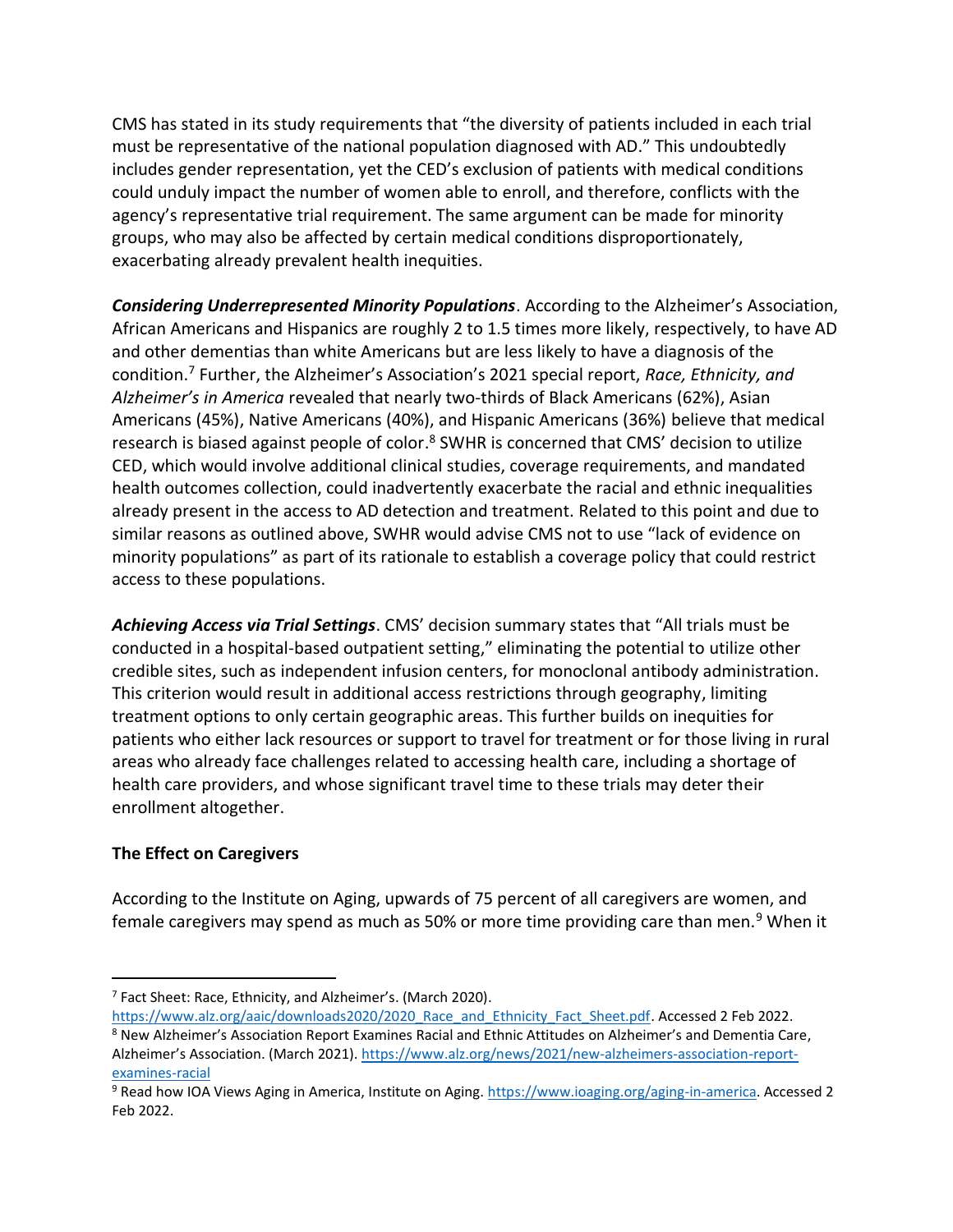comes to AD and dementias, approximately two-thirds of dementia caregivers are women.<sup>10</sup> The implications of the current CMS proposal, as written, would extend to these caregivers.

The responsibility of taking patients to the clinical trial sites, which would fall disproportionately on women, would be compounded not only by the geographic considerations outlined above, but also by the fact that most medications within this class of monoclonal antibodies have to be administered every 4 weeks.<sup>11</sup> Family caregivers already spend an average of 24.4 hours per week providing care;<sup>12</sup> the extra time and resources required to transport patients to clinical trial sites every month presents important quality of life considerations for not only the patients, but also for their caregivers.

Any therapy that could slow the progression of AD—extending the period of time when those with the disease may remain in a stage where they have some level of independence and ability to contribute to their own care—provides a huge value not just to themselves, but also to their caregivers.

## **Research and Development Implications**

Finally, SWHR urges CMS to weigh how this class-based decision for monoclonal antibodies could affect future research and development in this space. This drug class, in which there are currently several drugs in development, could open doors to additional, new therapies that might alter the progression of this disease. By lumping all future monoclonal antibodies that target amyloid together in this decision, CMS may prematurely deter future, potentially groundbreaking research into this class of drugs, which could have different target populations and efficacy profiles.

Future projections for Alzheimer's disease have important implications for the American health care system and the American people, particularly women and underrepresented minorities. While SWHR recognizes the complicated nature of CMS' coverage decision for this drug class, SWHR is concerned that the NCD proposal could unintentionally create a ripple effect for some of the populations most in need of treatment.

We appreciate the opportunity to provide comment on this consequential Proposed National Coverage Determination for Monoclonal Antibodies Directed Against Amyloid for the Treatment of Alzheimer's Disease and stand ready to work with CMS to ensure that the agency's final policy enables, and does not unnecessarily restrict, patients' access to safe, effective, and potential quality-of-life improving treatments for AD and more.

<sup>11</sup> van Dyck, Christopher H. "Anti-Amyloid-β Monoclonal Antibodies for Alzheimer's Disease: Pitfalls and Promise." *Biological psychiatry* vol. 83,4 (2018): 311-319. doi:10.1016/j.biopsych.2017.08.010

<sup>&</sup>lt;sup>10</sup> Caregiving for a Person with Alzheimer's Disease or a Related Dementia, Centers for Disease Control and Prevention[. https://www.cdc.gov/aging/caregiving/alzheimer.htm.](https://www.cdc.gov/aging/caregiving/alzheimer.htm) Accessed 2 Feb 2022.

<sup>&</sup>lt;sup>12</sup> Caregiver Statistics: Demographics, Family Caregiver Alliance. [https://www.caregiver.org/resource/caregiver](https://www.caregiver.org/resource/caregiver-statistics-demographics/)[statistics-demographics/.](https://www.caregiver.org/resource/caregiver-statistics-demographics/) Accessed 2 Feb 2022.